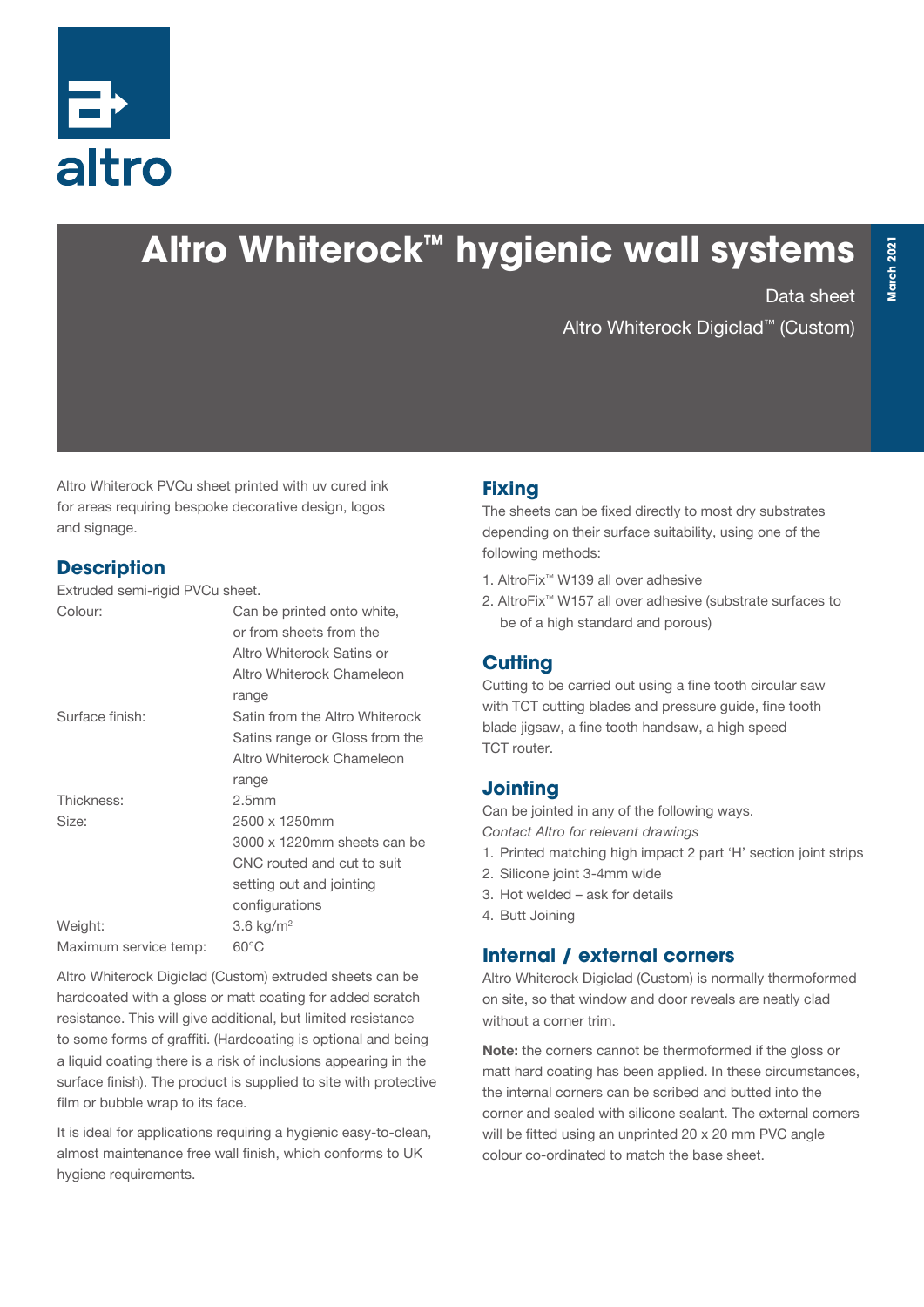#### **Cleaning**

The product can be cleaned using a soft cloth and suitable diluted mild detergent.

Do not use abrasive pads or wire wool Do not clean above 60°C Cleaning cards are available on request

#### **Chemical resistance**

Resistant to a wide range of chemicals, specific details on request.

#### **Availability**

Made to order with 21 day lead time – please see the Altro Whiterock Digiclad brochure.

#### **Storage & conditioning (on-site)**

Sheets should be stored flat, fully supported and left for 24 hours to attain the ambient room temperature prior to installation (min 14°C).

#### **Limitations of use**

Altro Whiterock Digiclad (Custom) has a maximum working temperature of 60°C.

#### **Typical applications**

- reception / leisure / retail areas
- canteens / serveries / vending areas
- recovery / wards / intensive care areas
- doctors / dentists / veterinary practices
- shower / toilet / changing room areas
- corridors / classrooms / swimming pools

Our Technical Services Department is available for advice on 01462 707600.

## **Technical data – Altro Whiterock Digiclad (Custom) with Altro Whiterock Satins**

| Property                                 | <b>Standard</b>    | Value                                               |
|------------------------------------------|--------------------|-----------------------------------------------------|
| Surface finish                           |                    | Satin                                               |
| Thickness                                |                    | $2.5$ mm                                            |
| <b>Size</b>                              |                    | 2500 mm x 1220 mm                                   |
|                                          |                    | 3000 mm x 1220 mm                                   |
| Weight                                   |                    | 3600 g/ $m^2$                                       |
| Density                                  | <b>ISO 1183</b>    | 1.44 $g/cm3$                                        |
| Maximum service temperature              |                    | $60^{\circ}$ C                                      |
| Hardness (Shore D)                       | <b>ISO 868</b>     | 76                                                  |
| Fire resistance                          | EN 13501-1         | B-s3, d0                                            |
|                                          | BS 476 pt 6        | Class 0 (when fixed to a non-combustible substrate) |
|                                          | BS 476 pt 7        | Class 1                                             |
| Notched Impact resistance                | ISO 179/1ea        | $9.5$ KJ/ $m2$                                      |
| Impact resistance                        | <b>ISO 179/1eU</b> | +20°C without breakage                              |
|                                          |                    | 0°C without breakage                                |
|                                          |                    | -20°C without breakage                              |
| Flexural strength                        | <b>ISO 178</b>     | 70 MPa                                              |
| Tensile strength                         | <b>ISO 527</b>     | 52 MPa                                              |
| E-modulus of elasticity                  | <b>ISO 527</b>     | 2950 MPa                                            |
| Compressive strength                     | <b>DIN 53421</b>   | 68 N/mm <sup>2</sup>                                |
| Vicat softening point VST/B              | <b>ISO 306</b>     | $73^{\circ}$ C                                      |
| Expansion coefficient                    | <b>DIN 53752</b>   | $0.07$ mm/mK                                        |
| Heat distortion temperature              | <b>ISO 75-2</b>    | 60 °C                                               |
| Water Absorption                         | <b>ISO 62</b>      | $\leq 0.1\%$                                        |
| <b>Thermal Conductivity</b>              | EN 12524           | 0.17 W/mK                                           |
| "U" value (bonded to 100mm block wall)   | <b>DIN 52612</b>   | 1.8 W/m <sup>2</sup> $°C$                           |
| Moisture Vapour Transmission rate (MVTR) | <b>ASTM E96</b>    | $\leq$ 0.12g/m <sup>2</sup> /24hrs                  |
| Water vapour resistivity                 | <b>ASTM E96</b>    | 3.82 x 105GN.S/Kg.m                                 |